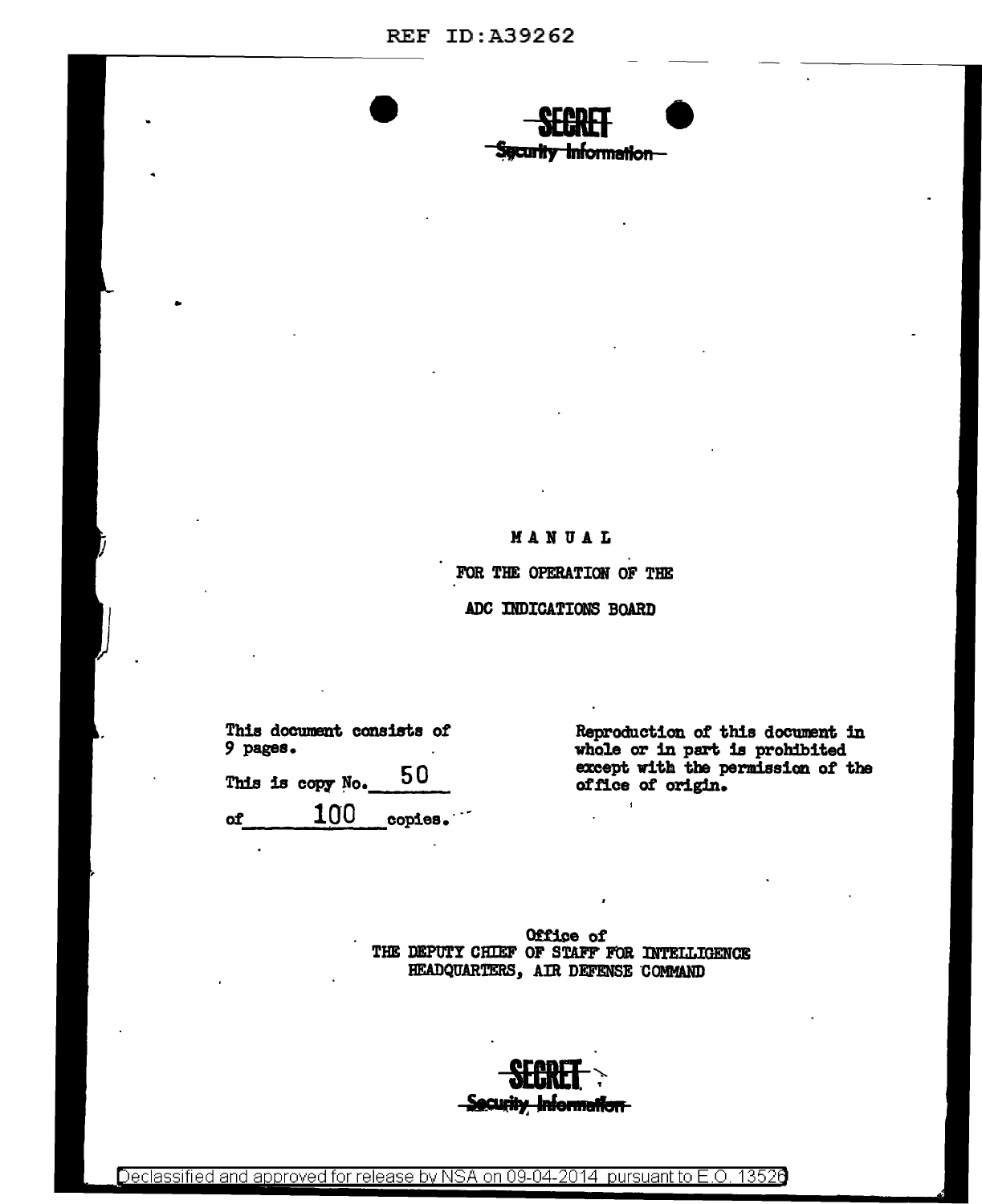red Wlan

Security Information

### MANUAL FOR OPERATION OF THE INDICATIONS BOARD Probat @ AIR DEFENSE COMMAND

#### FOREWORD

This is a time of uneasy peace and constant threat of war. In such a time, the Essential Elements of Information -- WHO? WITH WHAT? WHEN? FROM WHENCE? and TO WHERE? -- assume a position of paramount importance to the Commander charged with the responsibility for defensive action against surprise air attack.

These particular EEI, in turn, are the inheritance of the intelligence officer. They become his business; they are the essential reason for his prefessional being.

In the present case, WHO is self-announced: WITH WHAT is, in general terms, self-evident; FROM WHENCE can be reasonably deduced, but WHEN and TO WHERE remain the great imponderables. The "Indications Board\* is an endeaver to selve an approach to the problem of WHEN.

Any consideration of WHEN involves, of necessity, constant evaluation of the indications of the imminence of open hostilities, as well as of hostile air attack upon the United States. From its inception, such evaluation is beset by difficulties which are possibly unique in the history of medera warfare. These difficulties, in themselves, are the product of Communist dogma, philosophy and approach to world dominion. They work to Seviet advantage; they are real difficulties. The massing of troops in critical border areas; the movement of air units or naval vessels; the stockpiling of supplies; sharp diplomatic exchanges -- these once classical indications of an increasing capability and their constant employment by the USSR has created a permanent condition of political and military tension which finds its best expression in the preface of the Intelligence Advisory Committee's Weekly Watch Committee Report:

> "The mission of the Watch Committee is to collect, evaluate, analyze and report indications of Soviet-Communist intentions of hostile action. In analyzing current indications, the Watch Committee recognizes that the Soviet Armed Forces in being are in an advanced state of readiness for war and are capable of initiating offensive operations with little or no warning."

> > **Security Information**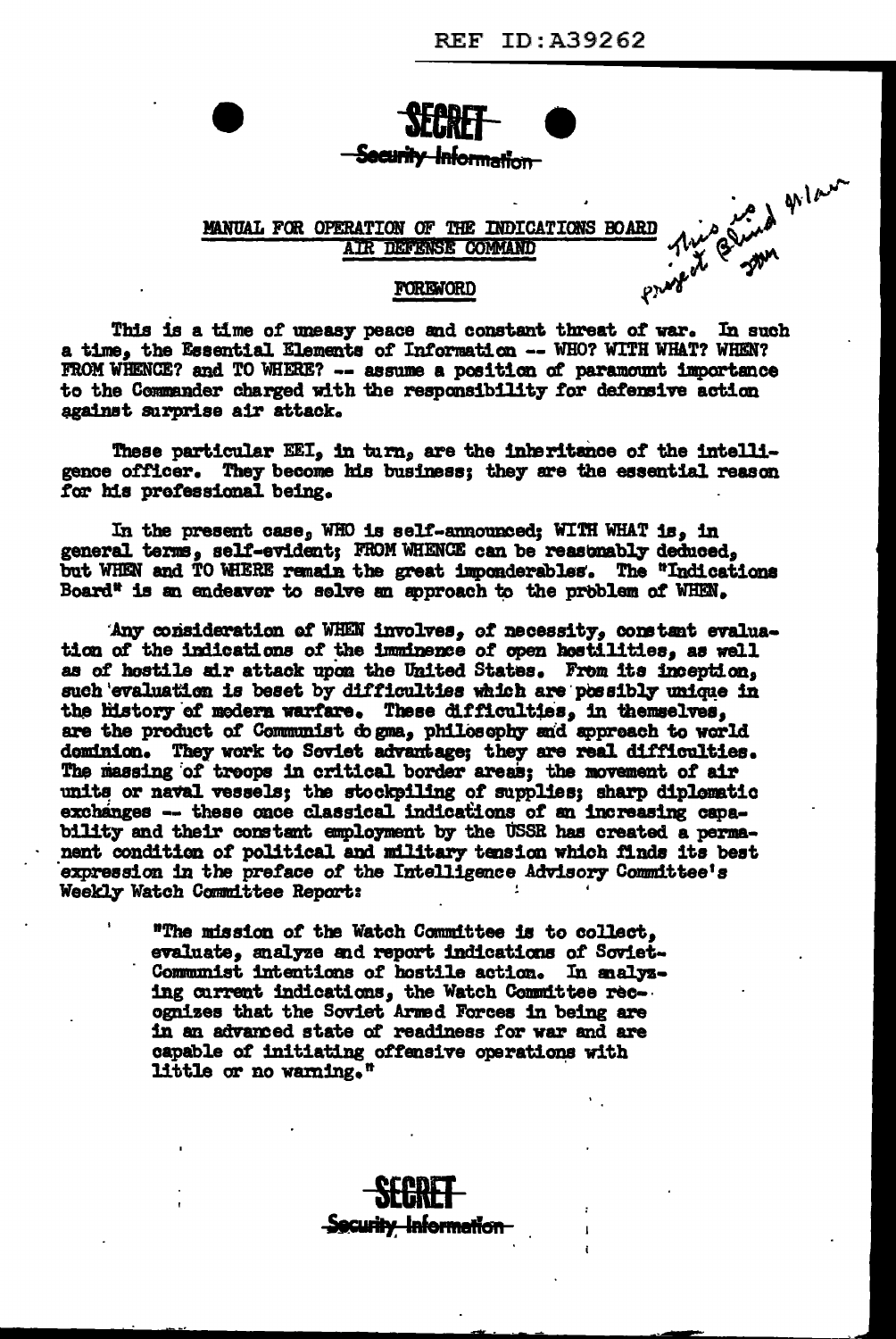

This statement is at once a succinct acknowledgement of the degree of success of Soviet deception and a definition of the very core of the problem of WHEN?

It is to this problem and its attendant inspired and built-in difficulties that DI. ADC has applied the methodology discussed in this manual.

#### THEORY AND DEVELOPMENT OF THE INDICATIONS SYSTEM

The Commander, Air Defense Command, has assigned high priority to the essential element of information WHEN. Therefore, the processing of intelligence items pertaining to indications thereof becomes a critical ADC intelligence activity. It is a highly complex intelligence activity and conducted on a continuous basis. It is a permanent activity.

Processing these intelligence items is intelligence preduction for a specific purpose. The production of intelligence is not an exact science. It cannot be. Intelligence is preduced from basic information and fragmentary intelligence items derived from dynamic situations which are constantly subject to change. A chronic lack of completeress requires a continual application of reasoning; inductive, deductive and intuitive. An answer is necessary. Therefore. the final product is formed on the basis of logic and depends, inescapably, on the degree of perceptiveness of the individual or group involved.

In practice, then, intelligence production is permanently confronted by the perplexity of fragmentary intelligence items and the hazards of human error. The factor of time alone--urgency--forces the final product to be derived from knowledgeable interpolation of the available fragmentary intelligence items applicable to the problem. Any mechanical device which can serve to reduce these hazards is. therefore, to be sought and developed. In fact, all major human enterprises are confronted by the need for control of the items they deal in and for the elimination or lessening of human error. Devices such as check lists, stock lists, inventories, filing systems, charts. graphs, visual illustration, are all forms of centrol, all designed to eliminate guesswork and human error.

Security Information

- 17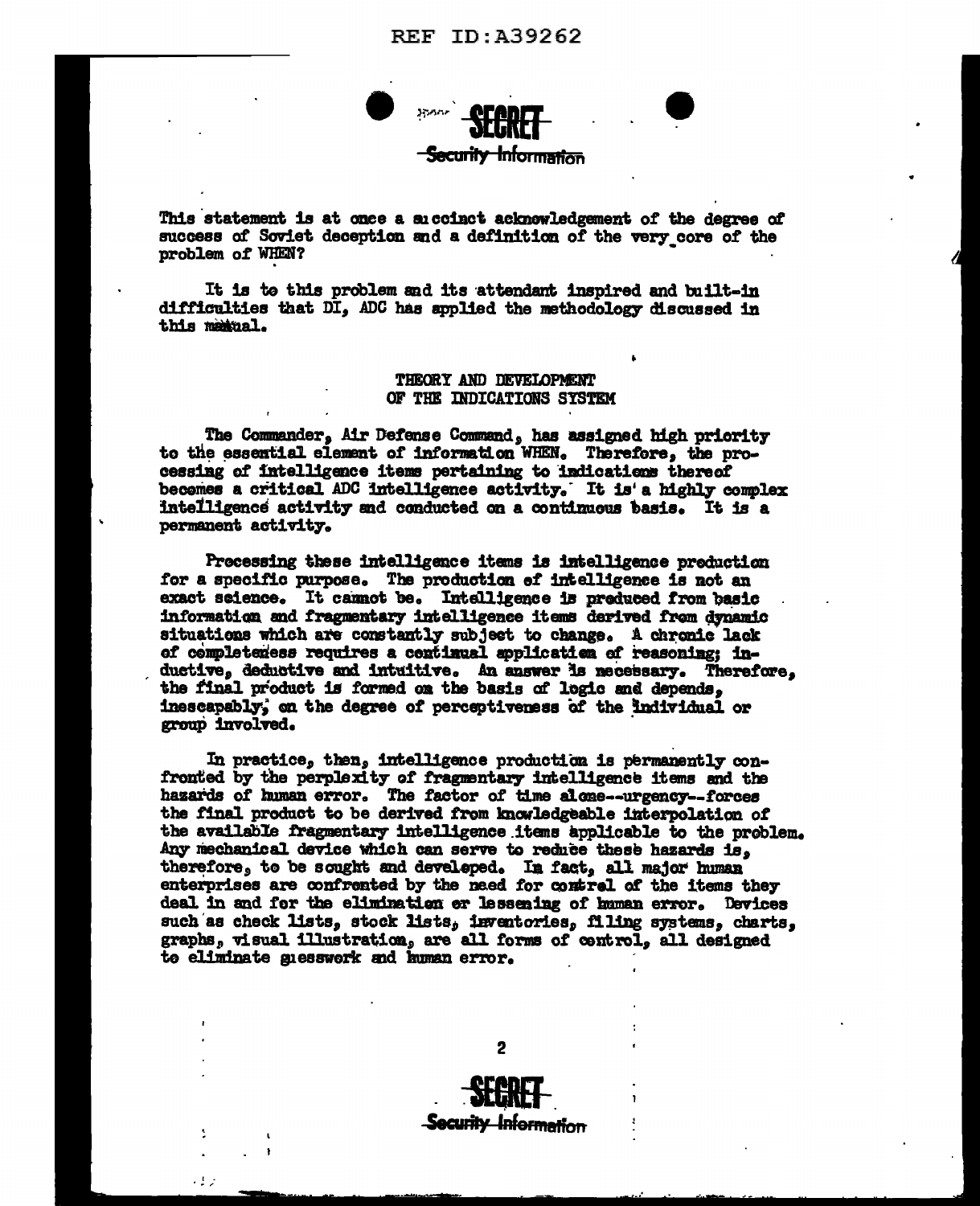# **Security Information**

Intelligence items are usually controlled by elaborate filing systems and indexes which act as references to reports which are habitually filed out of sight and frequently out of mind. Visual assistance is rendered by bar graphs, pie charts, animated maps and graphic presentations of rows of little men, machines, dollar marks. shocks of wheat or stacks of ingots. All of these devices, when applied to the problem of evaluating the indications of hostile air attack upon the United States, assist in understanding an individual indication. They do, however, fall far short of meeting the requirements of the problem as a whole. They fail to insure continuity of thought and action. They do not create a composite picture. They do not indicate general or specific trends in readily apparent terms. They'do not present the inter-relationships of the indications in reference to time on the basis of a continuum. They do not serve as a mechanical memory. In the final analysis, they are nothing more than shocks of corn.

In approaching the specific problem of controlling and analyzing the indications of WHEN, it must not only be remembered that they are a highly complex set of factors, but that they must be presented in such a manner that a hypothesis can be formed for both purposes of projection and anticipation of required intelligence and command action. If this is not accomplished, the indications will have failed in practice the basic principles upon which they are established--in this case--prevention of strategic surprise and preservation of the security of the United States against hostile air attack.

In establishing a workable system of visual control and analysis of the indications of WHEN, DCS/I, ADC approached the problem on the basis of the following criterias

- $^{\circ}$ a. The indications must be valid.
- b. The system must employ graphic presentation in a simple and readily understandable manner.
- The dynamics of the quantitative and qualitative  $^{\circ}$  C  $_{\circ}$ degrees of the individual indications must:
	- (1) Be presented in terms of evaluation and relative importance.
	- (2) Be presented in relation to time on the basis of a continuum.

3 **Security Information**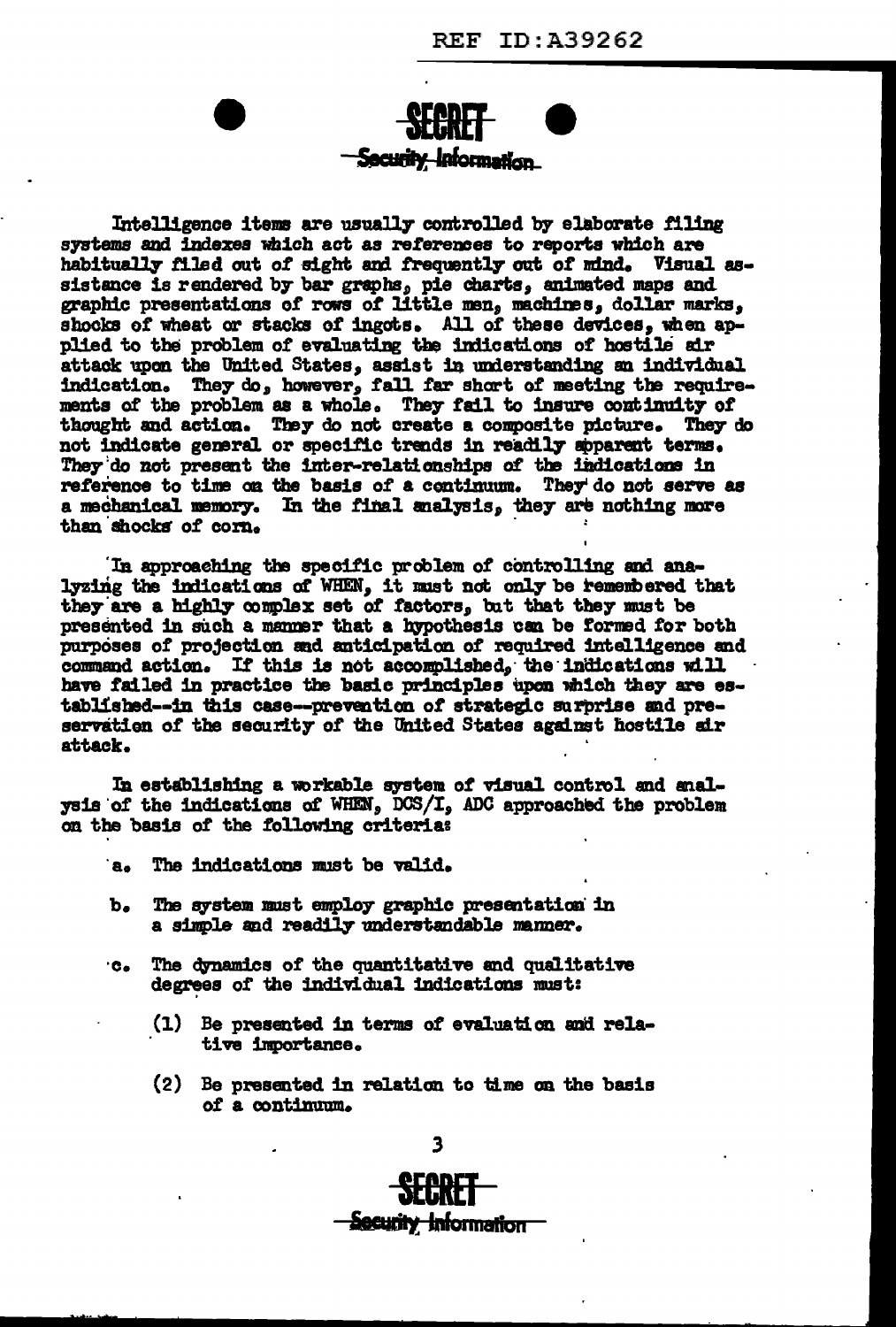**REF ID: A39262** 



- (3) Be presented both individually and in relation to all other indications.
- d. The system must provide:
	- (1) A key to the success or failure of the collection effort pertaining to a given indication.
	- (2) A mechanical "memory" in depth.
	- (3) A ready reference index to the evaluated intelligence items applied to each indication.
- The system of visual control and analysis must  $e_{\bullet}$ present its product with a degree of accuracy. that will indicate the need for further intelligence and command action before that need arises.
- f. It must serve, in effect, as a daily visual supplement to the current Estimate of the Situation.

In order to satisfy the physical requirements of these criteria, DCS/I, ADC has procured and modified a commercial device known as the Productrol Board. This system is widely employed in industry for purposes of preduction and inventory control. With proper modification of a minor nature this device will accommodate 100 indications. It will graphically reflect in terms of coler the evaluation given to intelligence items affecting each indication. It will maintain the specific evaluation as long as required and will portray it in relationship to all other indications. It will accurately portray trends and provide a basis for projection and anticipation of both intelligence and command action.

#### DESCRIPTION OF THE PRODUCTROL BOARD AS MODIFIED FOR INTELLIGENCE PURPOSES

The basic Productrol Board is a mechanical device used commercially for projecting images of vital facts from current records, and to provide a visual portrayal of values of performance against planned action, forecasts or requirements. It is selected for use in the Indications problem because it presents three basic elements that are completely missing in the ordinary record system--action in relation to time, visually portrayed.

unily information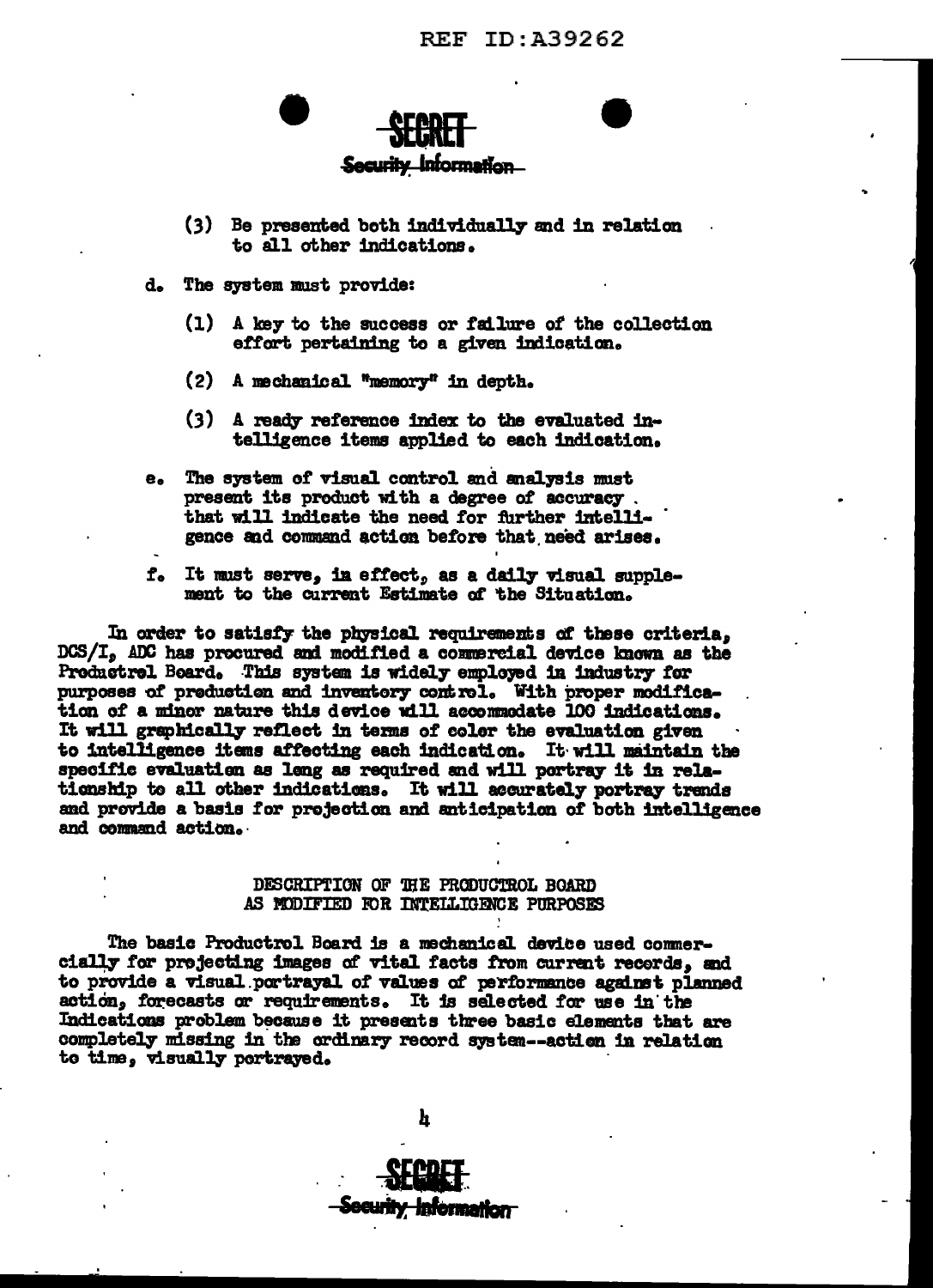SECRET O **Security Information** 

The Board consists of two essential parts encased in a single frame: the record panel and the chart or peg hole section.

The record panel provides 100 individual index pockets capable of accommodating standard  $5<sup>n</sup> \times 8<sup>n</sup>$  record cards. The pockets are arranged in vertical order on the record panel which is affixed to the left hand aide of the second part of the Board.

The chart, or peg hole, section accommodates a title panel and a chart section. The entire chart section is composed of precision drillsd·peg holes. A double row of these holes extends in horizontal order from the record aecticm. cm the left to the edge *ot* the chart on the right. Each double row of peg holes is a horizontal extension of an individual index pecket in the record section and is numbered in accordance with the mumber of the index pocket. In the vertical order, each single row of peg holes is an extension of a calendar date posted at the top of the chart section.

This basic device provides a reference to 100 subjects filed in the index pockets of the record panel and the relationship of each of these subjects to time. This relationship is recorded by means of signal pegs of various colors which are inserted as applicable in the proper peg hole in the chart section. Thus, in industry, when a step in an operation or an order is filed in the index pocket, or is scheduled to be completed by a certain date, a colored signal peg is placed in the vertical date column pertaining to that order. This reference is further supplemented by a flow tab which is employed to indicate progress or supplemental information. By combining the record panel and chart section with signal pegs and flow tabs, action is visually portrayed in relation to time.

The attached photograph (Incl 3) shows the Board in use as an Indications Board. ·

This Board provides accommodation for 100 Indications of the imminence of hostile air attack upon the United States, and space for filing data pertinent to each Indication. It permits time to be portrayed on the basis of a continuum of six months by days; provides an area for current postings as well as cumulative postings; and provides an administrative section for the Intelligence collection effort.

5

ĵ.

BIB ·~ Seuily ...... ft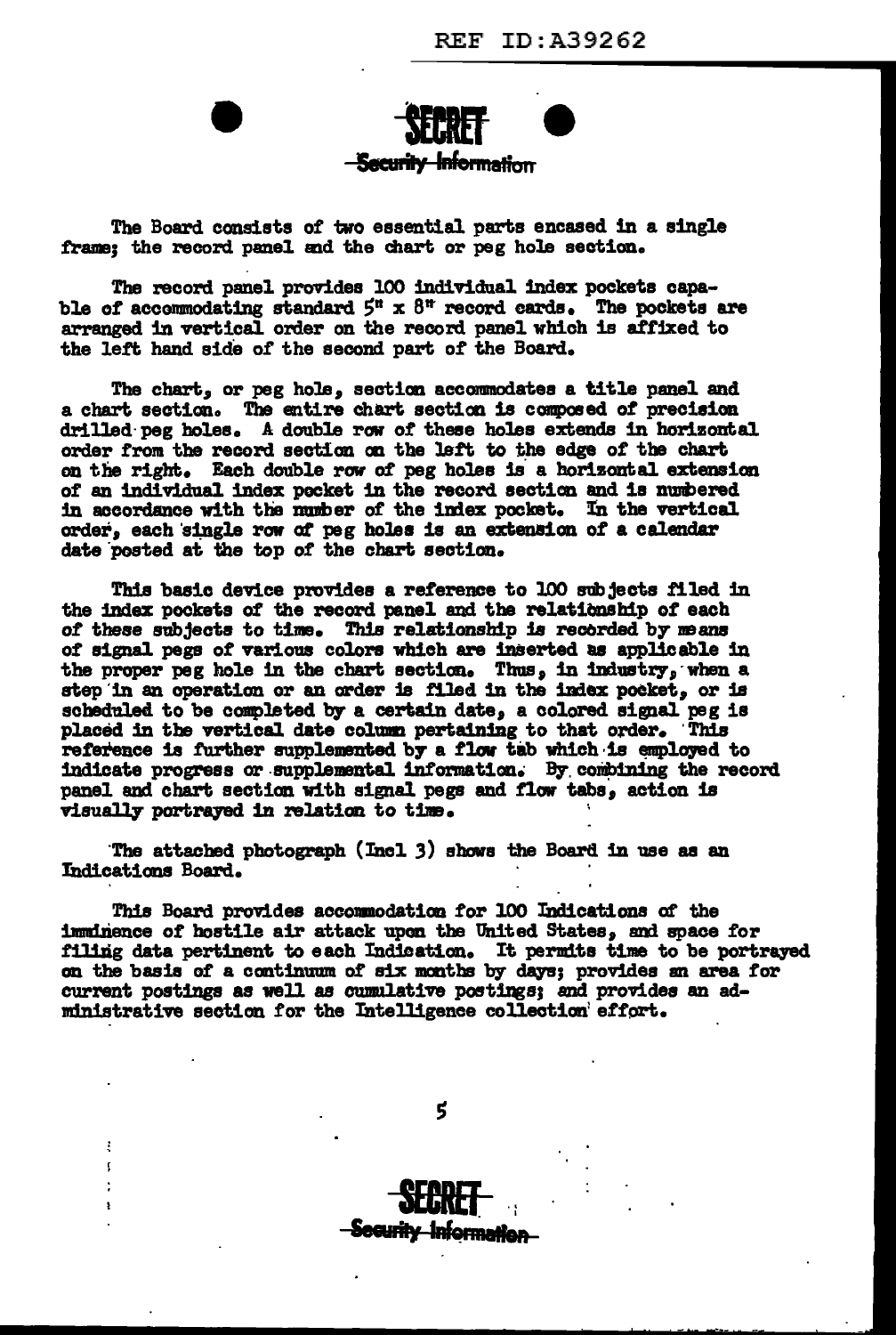

#### PRACTICAL APPLICATION

In making practical application of the theory, the initial step consisted of developing a valid set of indications specifically derived from the single EEI of "WHEN will the Soviet Union launch an air attack upon the United States?" These indications in order of importance are classified either as Direct--that is, indications directly affecting the capability or intention of the USSR to conduct air attack on the United States, or Indirect--that is, indications of strategic support to an air attack on the United States or of general hostilities which would probably be accompanied by air attack on the United States.

The color scheme selected to indicate the qualitative evaluation-the critical degree of development--of a given indication is derived in part from the color references to the state of alert in the Air Defense Command. These colors were selected in the belief that they are familiar in terms of degree of alert to officers of all Armed Forces and are applicable to this problem in terms of immediate association. This color code is as follows:

| <b>BLACK</b><br><i><b>(Applied)</b></i><br>to flow<br>tab only) | An evaluation that conditions pertaining to<br>this specific indication are: neutral, that<br>is, neither favorable ner unfavorable to im-<br>mediate air attack upon the United States<br>or to strategic support thereof; or, no in-<br>telligence is available. |
|-----------------------------------------------------------------|--------------------------------------------------------------------------------------------------------------------------------------------------------------------------------------------------------------------------------------------------------------------|
| <b>WHITE</b>                                                    | An evaluation that conditions pertaining to<br>this specific indication are unfavorable to<br>hostile air attack upon the United States,<br>or strategic support thereof.                                                                                          |
| <b>YELLOW</b>                                                   | An evaluation that some of the conditions<br>pertaining to this specific indication for<br>immediate attack upon the United States:<br>or strategic support thereof have been ac-<br>complished and progress on others is in-<br>dicated.                          |
| RED<br>(Heht)                                                   | An evaluation that most conditions pertain-<br>ing to this specific indication, for immedi-                                                                                                                                                                        |

ing to this specific indication, for immediate air attack upon the United States, or strategic support thereof, have probably been met and the balance may have been.

# **Security Information**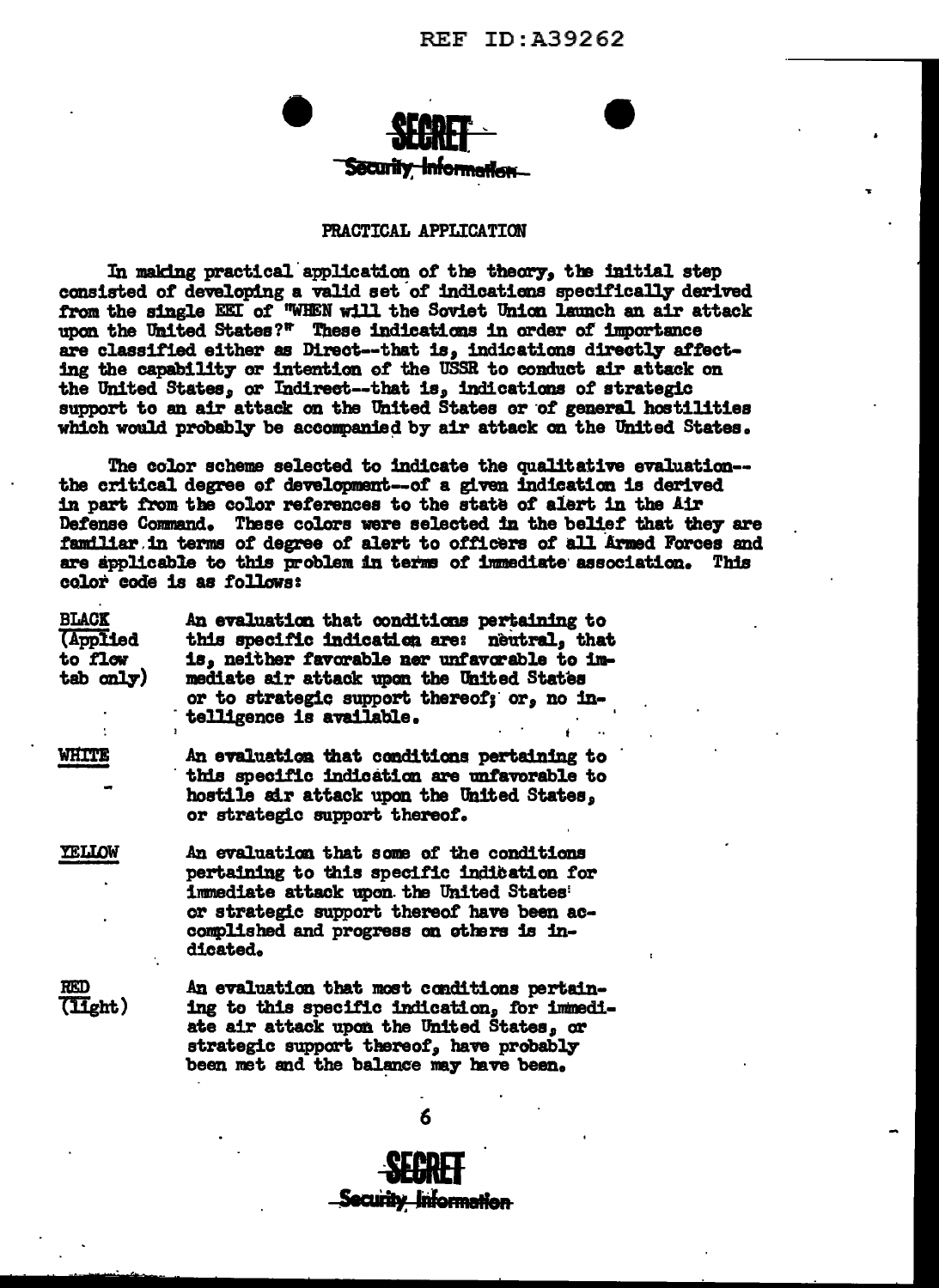## SECRET O **Security Information**

RED (dark) An evaluation that all conditions pertaining to this specific indication for immediate air attack upon the United States, or strategic support thereof, have probably been met.

BIDE For administrative purposes only. A blue signal peg will be inserted in the first colum in the chart section whenever it becomes apparent that a collection problem exists for a specific indicator.

a. In order to present the dynamics inherent in the indications, the quantitative and qualitative degrees of the individual indicaticms are presented as follows:

Information, intelligence and other data pertinent to the individual indication is examined upon receipt and evaluated in terms of its relation to specillc indicaticm. This data 18 then transpoeed to a specific form, and a color value in terms of the color code is assigned to it. A signal peg of' this color is placed in the proper chronological peg hole under "Current Week" and the data card is placed in its chronological order in an "Indications' File." The index to this file is keyed numerically to the indications and provides immediate access to the specific data.

b. In order to present this evaluation in relation to time on the basis of a continuum, the signal pegs indicating evaluated information are posted daily in a "Current Week" column. At the end of the week after final approval the signal pegs are transposed in their daily order from the "Current Week" column to their proper chronological order in the main chart section. Thus, as the process of evaluation continues week by week, the varying degrees of evaluation indicated by the varying colors of the signal pegs are presented for immediate inspection on the basis of a continuum in terms of days. In this manner trends are graphically illustrated. Attention is thus directed to changes in the status of the indications and in their inter-relation-<br>ships.

c. In order to control and further present the status of individual indications and their inter-relationships the flow tab is employed. Once the signal pegs under the "Current Week" column have been transposed to the main chart section, the "Current Week" data is examined and evaluated in terms of its relationship to previously evaluated data. Once the final weekly evaluation has been established,



7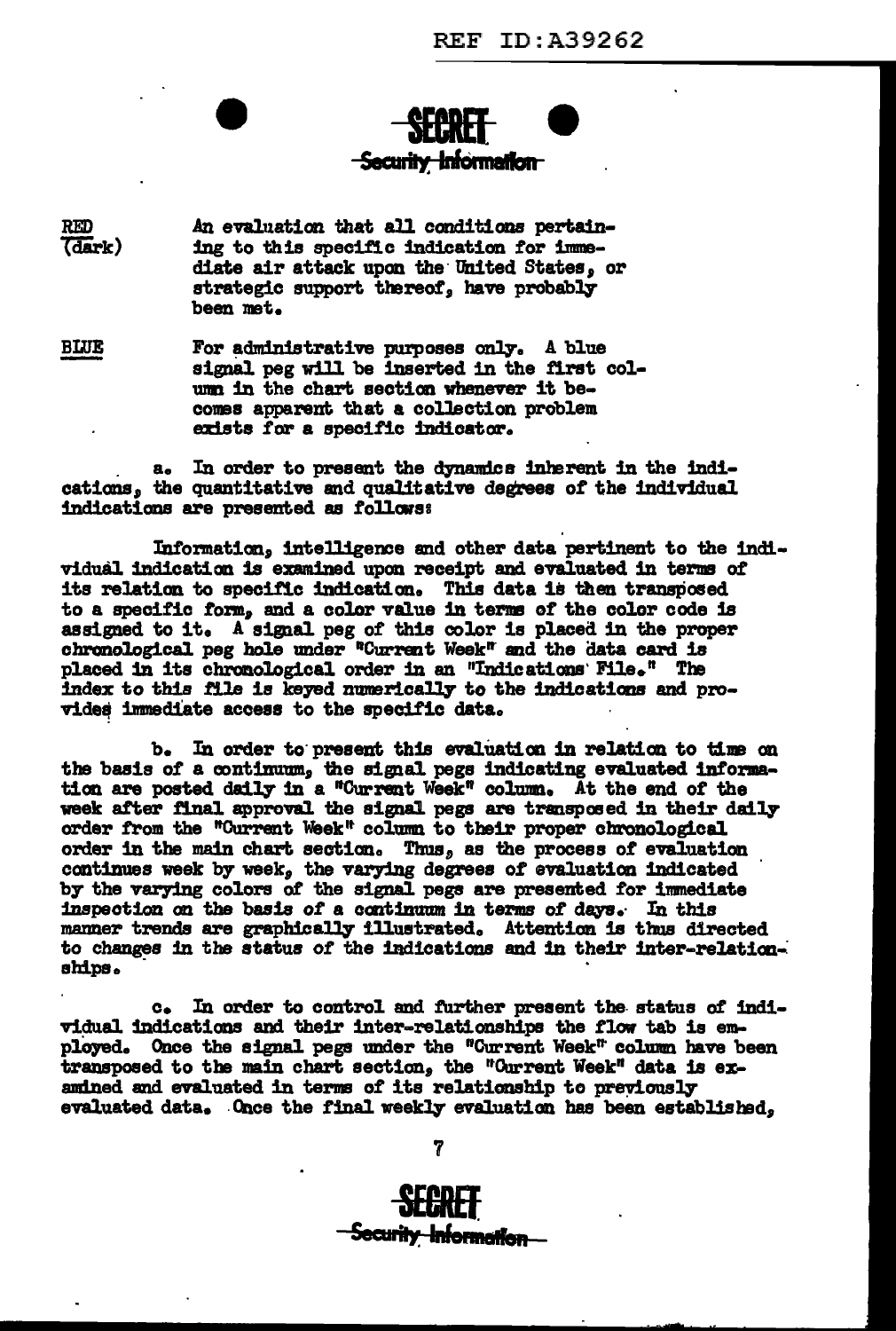## **SECRET DLUNLI**<br>Security information

the flow tab is assigned a color value in accordance with the color code. The flow tabs of all indications are then inserted in the chronological column in the Chart Section, signifying the end of the current week. (See Incl  $3$ ) In this manner, current overall evaluation of all available data on each indication is presented in boldly graphic terms. The status of individual indications is accented, and interrelationships become evident. The weekly postings on the flow tab are transposed to a Weekly Flow Tab record chart (See Incl 3) and permanently portray the trend of weekly evaluation. A written summary of the current overall evaluation tor each indicatian ia maintained in the index pockets of the record panel.

The system provides a very definite key to the success or failure of the collection effort pertaining to each specific indication. This is indicated by the application of black to the flow tab only, and by the absence of the signal pegs which indicate the presence. of evaluated data pertaining to each indication. When intelligence data is completely lacking or extremely sparse or otherwise unsatisfactory, a blue signal peg will be inserted and remains in the Administrative Column (the first column in the chart section) until administrative action is taken to correct the collection effort pertaining to that indication.

The posting of these signal pegs in the main chart section and the chronological filing of the intelligence data in the index file provides an immediately available mechanical \*memory\* te any desired depth up to six months, and a ready reference index to the individual evaluated intelligence items and weekly summaries of evaluation applied to each indication. to each indication.<br>This system, because it presents graphically an accurate, immediately

available, current evaluation of the indications pertaining to the EEI of WHEN, acts in effect as a daily visual supplement to the current es timate of the situation insofar as that EEI is concerned, and provides a basis far projection and anticipation of Intelligence and Command action.

 $DCS/I<sub>s</sub>$  ADC employs the following SOP in operating the Indications Board.

INDICATIONS -- s.o.P.

1. The Indications Board is maintained on a daily basis by the DCS/I Duty Officer (hereafter Duty Officer).

8

### **SECKET S18<sup>3</sup>y laformation**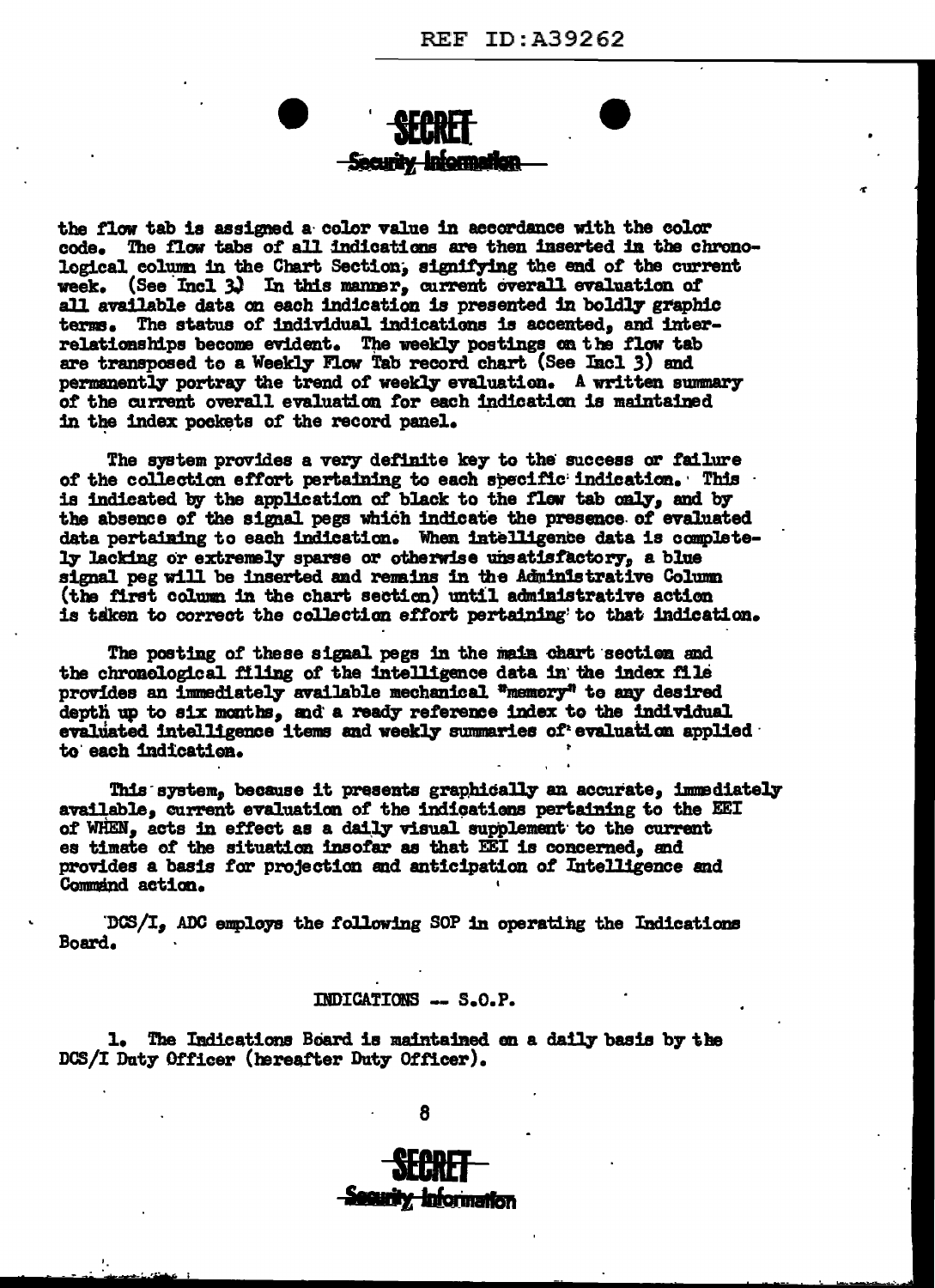SECRET · Jatormation

2. The Duty Officer examines and evaluates the intelligence received in the daily intelligence flow and registers his evaluation in accordance with the color code. Registration is accomplished by insertion of signal pegs in the peg holes found under the  $"Current$ Week" column in the extreme right hand side of the Board.

3. The Duty Officer maintatas a written dailY" record *ot* h1s evaluation and the posting received by given indications. This record includes the brief of the report, the date, the indication number, the evaluation given in terms of color, notes on the officer's basic reason tor the evaluation given and the name or the Daty Officer concerned. This data is maintained chronologically by indication number in the current week's indication card index file. It may be maintained in pencil or pen.

4. An Evaluation Committee, consisting of the Deputy Chief of Staff for Intelligence, Director of Studies and Estimates, Duty Officer and such others as may be designated, meets weekly on the last regular working day of the week. This Committee considers and finalizes the evaluation of individual reports as established by the Duty Officers. The Duty Officer acts as recorder for the Committee and posts the Committee's evaluation in final form on the Indications Board. This Committee also establishes the overall status of each indicator on a weekly basis and changes the summary in the index card holder when necessary.

a. The applicable intelligence reports and the daily notes maintained by the Duty Officers provide the basis for study by the approving committee. Exceptions taken by the committee to registrations of specific indications are noted by the Duty Officer. These exceptions are provided to all of the Duty Officers for their study and guidance.

b. It will be the responsibility of the Directors of Collection and Dissemination and Research and Evaluation to provide the Evaluation Committee with a weekly positive or negative report cm their Indications activities. This report will be available to the Committee when it meets to finalize the weekly postings.

5. The Duty Officer on duty is continuously prepared to brief key members of the Air Defense Command Staff having access to the Board on current evaluations of the indications and the reasons therefor.

~ .-:-~~-:~~~ .~-,'!~ . :: .. ~~»~·~·.~ .:,.:.i~·.·\_[ J. .......

......

9

SECRET **scurity-Intermation**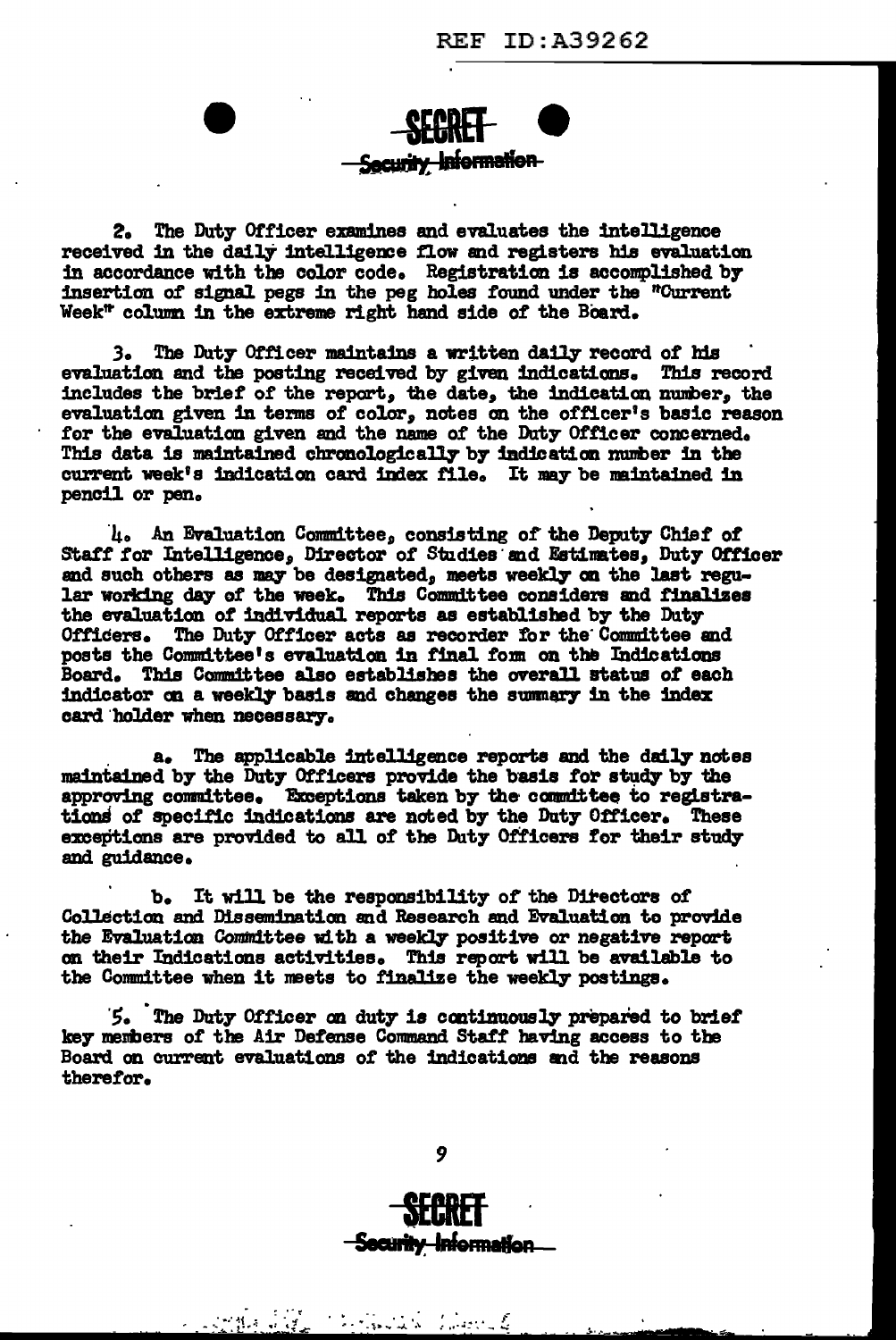$\sim 10$ 

 $\frac{1}{\sqrt{2}}$ 

## SECRET SECURITY INFORMATION

à.

 $\ddot{\cdot}$ 

 $\frac{1}{2}$ 

۰.,

 $\ddot{\cdot}$ 

**SECRET SECURITY INFORMATION**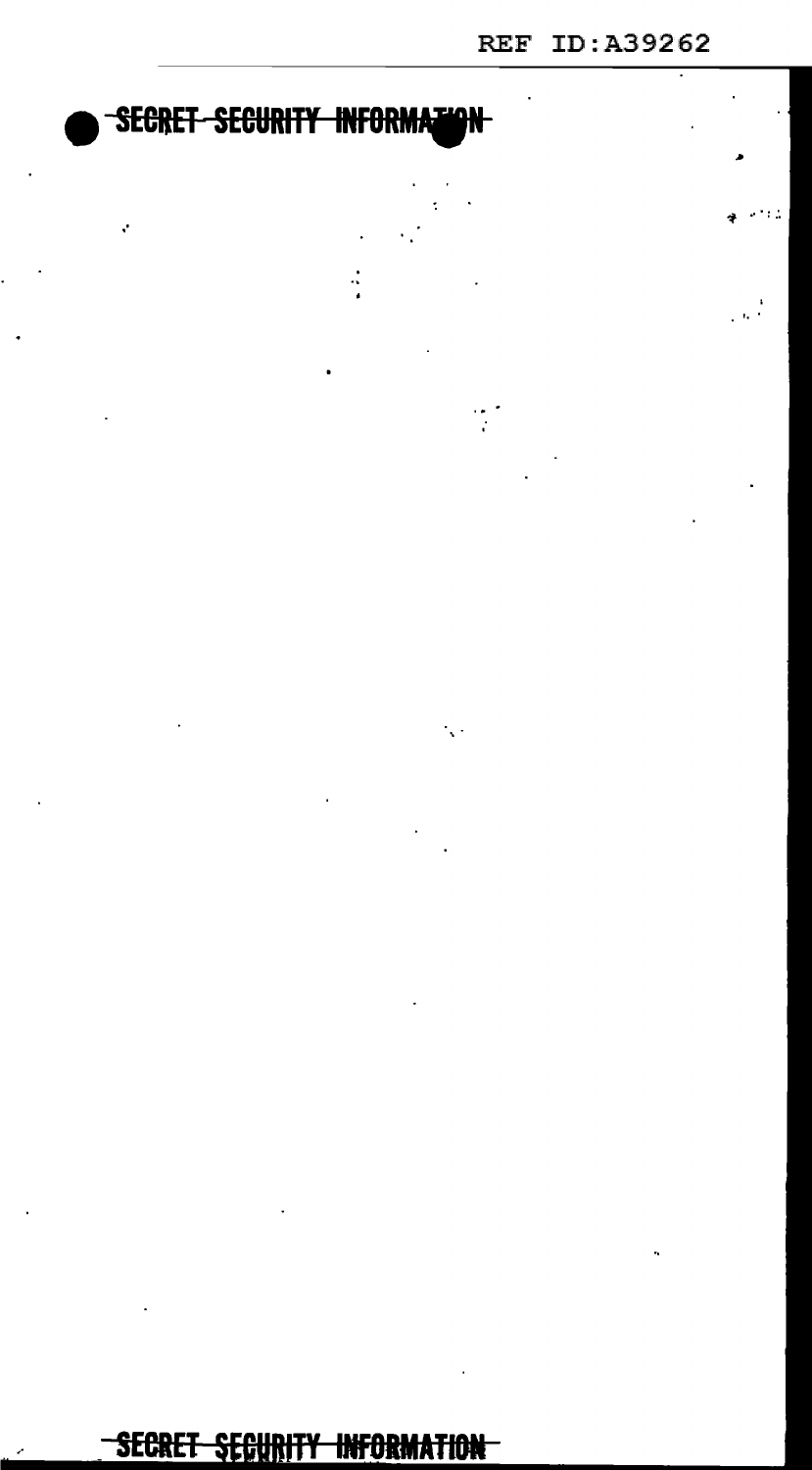**REF ID:A39262** 

|                                                                                                                                                                                                      | INDICATIONS OF IMMINENCE OF AIR ATTACK ON US<br>1953                                                                                                                                                                                                                                                                                                                                                                                                                                                                                                                                                                                                                                                                                    | ベ                                                                                            |
|------------------------------------------------------------------------------------------------------------------------------------------------------------------------------------------------------|-----------------------------------------------------------------------------------------------------------------------------------------------------------------------------------------------------------------------------------------------------------------------------------------------------------------------------------------------------------------------------------------------------------------------------------------------------------------------------------------------------------------------------------------------------------------------------------------------------------------------------------------------------------------------------------------------------------------------------------------|----------------------------------------------------------------------------------------------|
|                                                                                                                                                                                                      | $-1.7 + 1.7$                                                                                                                                                                                                                                                                                                                                                                                                                                                                                                                                                                                                                                                                                                                            | 抟                                                                                            |
| 812 8718CX 04 U.S.<br>GROUP I- WEAPORS AND MEANS                                                                                                                                                     | (URRENTWEE)<br>JANUARY<br>FEBRUARY<br>MARGH<br><b>APRIL</b><br>JUNE<br>MAY<br>Sat sie (8)<br>WELFARE MARKERSHAND                                                                                                                                                                                                                                                                                                                                                                                                                                                                                                                                                                                                                        | WEEKLY FLOW/TAB RECORD<br>$164.$ TIRE MARE AND MAY                                           |
| LHA TECHNICAL DEVELOPMENTS<br>$\overline{z}$<br>LRA ARMANENT<br>EQUINENT REPLACEMENT FRIVANH<br><b>BROUP B- GROUND HARDLING FACE ITES 'B</b><br>LNA BASE DEVELOPMENT                                 | $\bullet$<br>a.                                                                                                                                                                                                                                                                                                                                                                                                                                                                                                                                                                                                                                                                                                                         | WAGGI II II WAANI DURREER                                                                    |
| CAPADILITY FOR LOOSTIC SLAPPURT<br>USSR ARCTIC ACTIVITY<br>$-$<br><b><i><u>andomal</u></i></b><br><b>LRA TRAPPE</b>                                                                                  | Ŧ.<br>$-0.00$<br>$\sim$ 3.<br><b>Sec.</b><br>$\cdot$<br>500000<br>$-200$<br>$-0.6$<br><br>a K<br><br><b>ARRAIGHMENT</b><br>n en<br><br>╓                                                                                                                                                                                                                                                                                                                                                                                                                                                                                                                                                                                                | <u>ומממשמחה המסכים בנוסמי</u>                                                                |
| <b>PAR B-DEFENSE OF THE HOME LAND</b><br>PHYSICAL SECURITY MEASURES<br>www.l<br>COMMUNICATIONS SECURITY<br>PASSIVE DEFENSE MEASURES<br>VO-ORDER OF BATTLE<br>п                                       | $\cdots$<br>¢<br>ക്ക<br>$\mathcal{L}^{\text{max}}$<br>31.<br>3.1<br>$\mathbf{H}$ and $\mathbf{H}$<br>.<br>$1000 - 100$<br>$\ddotsc$<br>- - - -<br>×<br><br>$\cdots$<br><b>Spinal profile</b><br>11100 11100<br>" ::::::!:::<br>i gan annsnyrg<br>-3000<br>an an a<br>                                                                                                                                                                                                                                                                                                                                                                                                                                                                   | apperate a                                                                                   |
| <b>JOUR R-PROPAGANOA AND SAUDTAGE</b><br>FROPAGANOA - INTERNAL<br>π<br><b>FROPAGANDA - EXTERINA</b><br>$\bullet$<br>$\bullet$<br>IJ<br>SANDTAGE<br>$\sim$<br><b>CLP 32 - AMEDIATE ACTO</b>           | $\mathcal{L}$<br><br>00 <sup>4</sup><br>$\bullet$<br>a a<br>$\oplus$<br>$\bullet$<br>÷<br>a.<br>$\bullet$<br>$-0.000$<br>0.100<br><br>$\bullet$<br>$\bullet$<br>¢<br>ø.<br>n a                                                                                                                                                                                                                                                                                                                                                                                                                                                                                                                                                          | <u>ssommunistsi</u><br>U USSECCOR, GRANDOGOGIOE GO<br><b>xxxxxxxxxxxxxxxxx</b>               |
| LRA CROER OF BALLLE<br><b>D AMERIATE APENDING USE</b><br>MAKEDLATE WALNERS USE<br>٢,I<br><b>CLAIRNI HOSTILIILES</b><br>CROUP 1 – 019 COPOBILITIES                                                    | 54<br>$\mathbf{r}$                                                                                                                                                                                                                                                                                                                                                                                                                                                                                                                                                                                                                                                                                                                      | <u> Kriteger Francisco e</u> ggelego<br>فالأقفاذ فينبعه ومحروره بنزارات وزاراة<br>WWW.WWW.WW |
| Lm.<br>или - арион<br>AUAIR - FAR EAST<br>SATAIR-EUROPI<br>SATAIR-FAR EAS<br>AFGORNE new                                                                                                             | <b>PERTHERMAN AND REAL</b><br><b>STEP 16 BM</b><br>$\frac{1}{2}$<br>*********                                                                                                                                                                                                                                                                                                                                                                                                                                                                                                                                                                                                                                                           |                                                                                              |
| ARBORNE ## ##<br>1000<br><b>TRANSPORT</b><br>9964<br><b>TRANSPORT</b><br>TECHNICAL DEVELOPMENT<br>LOCKITIC SUPPORT                                                                                   | Ŀ.<br>å.<br><b>SUSSESSIES SECONS SURP</b><br>500<br><br>$-0.00$<br>$\ddot{\phantom{a}}$<br>$\sim$<br>$-0.05$<br>0.000<br>$, \ldots, \ldots$<br>$\mathbf{r}$<br>$-2 - 1$<br>angan an<br>00000<br>Took Took<br><br>00000<br>ò<br><br><br>0 <sup>o</sup><br>$10000 - 0$<br>$\alpha$<br>$\ddot{\phantom{a}}$<br>o.<br>$\mathbf{m}$<br>$\bullet\bullet$<br>$\cdots$<br>É<br><br>⊣<br>$\bullet\hspace{0.4mm}\bullet\hspace{0.4mm}$<br>$\bullet$ $\bullet$<br>$\sim$<br>$\bullet$ $\bullet$<br><br>н                                                                                                                                                                                                                                           |                                                                                              |
| LOGISTIC SUPPORT NO FAIL<br>18<br>ARFELD DEVELOPMENT<br>я.<br>UFFELD DEVELOPMENT THE LIFE<br>AIR ACTIVITY<br>Ø<br><b>R</b> ACTIVITY In a                                                             | $\cdots$<br>$\sim$<br>$\bullet$<br>$\bullet$<br>$\bullet$ .<br>H<br>$\overline{a}$<br>$\cdot$<br>ச<br><b>COD</b><br>$\mathbb{R}^{n \times n}$<br>0.90<br>۰.,<br>n:::11*******<br>÷<br>÷<br>в.<br>$\bullet$<br>0000<br>e.<br>$\bullet \bullet$<br>$\ddot{\phantom{a}}$                                                                                                                                                                                                                                                                                                                                                                                                                                                                   | 0000000000000000000000000                                                                    |
| <b>GRUUP OF CROUND FORCE COPABILI</b><br>ċ<br><b>RUAL</b> NAM<br>t,                                                                                                                                  | ò.<br>r                                                                                                                                                                                                                                                                                                                                                                                                                                                                                                                                                                                                                                                                                                                                 |                                                                                              |
| 1.80 - 1.<br>$\overline{\mathbf{z}}$<br>SATML THE<br>$\bullet$<br>SATML AN IMP<br>46<br>¢<br>ч,<br>LOGISTICS New<br>쇎<br>Ę.<br>LOGSTICS - we                                                         | Ġ,<br>$\ddot{\phantom{a}}$<br>$\ddot{\bullet}$ .<br>H<br>÷<br>p.e.<br><br>$\sim$<br>÷<br>$\bullet$<br>$\bullet$<br>e e s<br>8<br>п<br>00 <sup>2</sup><br>٠ą<br>$\bullet$ . $\bullet$<br>$\bullet$<br>$\bullet$<br>-8<br>$\cdots$                                                                                                                                                                                                                                                                                                                                                                                                                                                                                                        | 1112 EXTRA 1944 1941<br><b>PANDOCO88C</b><br>DIT GODDORAIN.                                  |
| METARY CONSTRUCTION<br>$\frac{1}{2}$<br>TEDAKA DEVELOPENTS                                                                                                                                           | $\bullet$ $\bullet$<br><br>$\bullet$                                                                                                                                                                                                                                                                                                                                                                                                                                                                                                                                                                                                                                                                                                    | 1.00110000000<br>u u                                                                         |
| IP III - NOYOL CAPDB<br>• • •<br>$\boldsymbol{\theta}$<br><b>AUGUST 100</b><br>$\cdots$<br>$-1$<br>$\overline{\phantom{a}}$<br>$\bullet$<br><b>REDGETARIE AGAL SE</b>                                | s,<br>ы<br>$\bullet$<br>0.000<br><br>ä.<br>0100<br>220<br><b>Exces</b><br>$\bullet$<br>$\bullet$<br>0000<br>$\bullet\bullet$<br><br>날아 아이들 없었다<br>H                                                                                                                                                                                                                                                                                                                                                                                                                                                                                                                                                                                     |                                                                                              |
| $\ddot{\phantom{a}}$<br>$\bullet\bullet$<br>$\ddot{\phantom{a}}$<br>$\sim$<br>WWL CONSTRUCTION<br><u>WROOR DEFENSES</u><br>$\ddot{\phantom{0}}$<br>LOGSTICS<br><b>NOMES EVELOPED?</b><br>63          | $\bullet$<br>Ľ.<br>o                                                                                                                                                                                                                                                                                                                                                                                                                                                                                                                                                                                                                                                                                                                    | ANTELANTANTITAN<br>ANGGREGIA<br>ANGGREGIA<br><b>0000000</b>                                  |
| ÷<br>65<br>B.<br><b>NDUSTRIAL POTENTIAL</b><br>-67<br>÷<br>$\overline{\phantom{a}}$<br><b>RANSPORTATION FACILITIES NAME</b><br>-69<br>$\bullet$<br>ANSPORTATION FACILITIES No tas 69                 | $\mathbf{r}$<br>$\ddot{\phantom{a}}$<br><br>٠.<br>$\cdots$<br><br>.<br>888<br>$\cdots$<br><b>TEST</b><br>500<br>$\bullet$<br>00000000<br>$\bullet$<br>횘<br>÷<br>$\bullet$<br>$\sim$<br>$\bullet$ .<br><br>1<br>ø<br>$\mathbf{1}$ .<br>٠ŧ                                                                                                                                                                                                                                                                                                                                                                                                                                                                                                |                                                                                              |
| <b>UWENT PRODUCTION</b><br>$\bullet$<br>STOCKPLES<br>i<br>Si<br>$5 -$<br><br>MUMST COMMERICAL SHE<br>TRITERRATIONAL FINANCE<br>$\bullet\bullet\bullet$<br><b>DELIVERIES TO SATELLITES</b>            | ويقتلنا<br>en.<br>ŧ.<br>gan.<br>$\ddot{\cdot}$<br>$\cdots$<br>$-1$<br>$\sim$<br>$\bullet$<br>$\cdots$<br>$\mathbf{r}$<br>$\ddot{a}$<br>f.<br>÷.<br>o.<br>я.<br>$\bullet$<br>$\mathbf{L}$<br><b><i>P., , named</i></b><br>Ħ<br>$\cdots$<br>$\ddot{\phantom{a}}$<br>ستمتع<br>gaan.<br>ŧ,<br>$\bullet$<br>÷<br>$\cdots$<br>÷<br>$\blacksquare$                                                                                                                                                                                                                                                                                                                                                                                             | lile bitës v<br>GRACECOMAR                                                                   |
| SCENTIC DOCUMENTS<br><b><i>UNLOPE FULLIONER SHER RESISTES</i></b><br>DIPLOMATIC RELATIONS WITH U.S.                                                                                                  |                                                                                                                                                                                                                                                                                                                                                                                                                                                                                                                                                                                                                                                                                                                                         | AXXXIIITI                                                                                    |
| <b>EUROPE MUM</b><br>EUROPE company<br>50<br>$\frac{1}{62}$<br>G.<br>EUROPE                                                                                                                          | ×<br>$\ddot{ }$<br>$-0.0$<br>a,<br>i.<br>$\overline{1}$<br>BI.<br>÷<br>ş.<br>$\alpha$<br>$\overline{\phantom{a}}$<br>$\overline{\phantom{a}}$<br>$\mathbb{Z}$<br>$\alpha$<br>$\bullet$                                                                                                                                                                                                                                                                                                                                                                                                                                                                                                                                                  | Ē                                                                                            |
| <b><i><u> Alexandria de Santa de Santa</u></i></b><br>$E$ UROPE $A$<br>898899996<br>EUROPE (MT BROWN<br>$\sim$<br>- -<br>EUROPE THE APPLE<br>$\bullet$ $\bullet$<br>ł,<br>×                          | <b>CO</b><br>a.<br>$\sigma$<br>$\sigma$<br>$\bullet\bullet$ .<br>$\bullet$<br>a.<br>$\sim$<br>ш<br>199<br>Funda bo <mark>ot</mark><br>$\mathbf{B} = \mathbf{0}$<br>1: 1: 1<br><b>E</b><br>$\mathcal{L}$ .<br>$\mathbf{u}$<br>ю<br><b></b><br>÷.<br>÷.<br>$\mathbb{R}^n$<br>$\sim$<br>6.00<br>$\ddot{u}$<br>$\alpha$<br>a i<br>$\bullet$<br>$\ddot{\phantom{a}}$<br>m<br>P.                                                                                                                                                                                                                                                                                                                                                              | J.                                                                                           |
| <b>TESTER EVALUE</b><br>$\alpha$<br>٤<br>"Armen" Alto Wilsole EAST<br>ده در<br>дит<br>$\bullet$<br>س<br>अपात का मा<br>$\sim$<br>سمد<br>অক্টোব্য অংশালের<br>বিজেপি বা নাম বিদ<br>$\epsilon$<br>$\sim$ | <b>Extragal</b><br>$\ddot{\phantom{a}}$<br>P.<br>$\frac{1}{2}$<br>$\bullet$<br>m<br>п.<br>$\frac{1}{2}$ , $\frac{1}{2}$<br>×<br><b>200 AP 40600</b><br>13<br>ka na mpan<br>$\bullet$<br>$\mathbf{1}$ .<br>м.<br>$\mathbb{R}^n$<br>$\bullet\bullet$<br>÷.<br>4000000000<br>19994<br><b>alp</b><br>$\begin{array}{cccccccccc} \bullet & \bullet & \bullet & \bullet & \bullet \end{array}$<br>$\ddot{\mathbf{r}}$<br>1<br>$\bullet\bullet$<br>$\bullet$<br><b>PO 10</b><br>$\mathbf{F}_{\mathbf{r}}$<br>$\sim$<br>- 1<br>$-0.000114$<br>$\mathcal{L}$<br>$\bullet$ and<br>$\bullet$ .<br>$\cdots$<br>guarn sonosanagan<br>000<br>1000000<br>$+ 000$<br><br>$\bullet$<br>$\bullet$<br>1.000110<br>$\bullet$<br><b>CO</b><br>Ŧ<br>$\bullet$ | g assecta aconseggia<br><b>DCGCORPEA &amp;</b><br>g assepectorar tosses)                     |
| د و.<br>مو<br>10uw 32 Corficer AREA<br>$\mathbf{f}^{\prime\prime}$ ,<br><b>FEREA</b><br>୍କ<br>ବଟ୍<br><b>BERLAI AND WEST GERMANY</b><br>NG-OWA                                                        | ar an amhainn ann<br>a, počeobnikovite provincije (22<br>prosting<br>Ŧ.<br>dun e<br>$\bullet\bullet$<br>$\mathbf{H}^*$<br>$\overline{\phantom{a}}$<br>١.                                                                                                                                                                                                                                                                                                                                                                                                                                                                                                                                                                                | E SAN SAN DE LA CARDINA COMPANY                                                              |
| SS)                                                                                                                                                                                                  | 毛羊<br><u>rcor</u><br><del>ULCKE</del>                                                                                                                                                                                                                                                                                                                                                                                                                                                                                                                                                                                                                                                                                                   | MARKHAMAT                                                                                    |